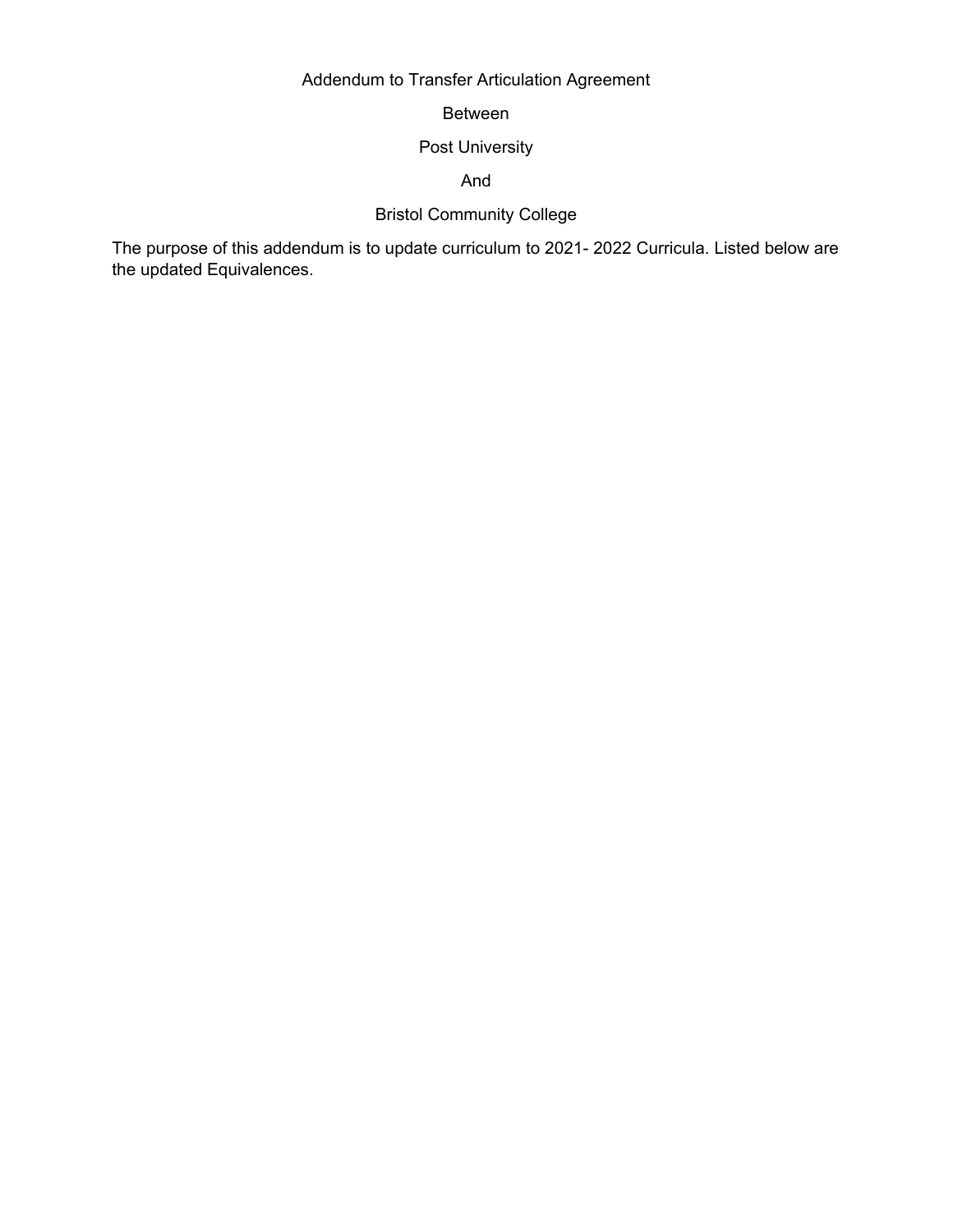| <b>Bristol Community College</b>                                      |                | <b>Post University</b>                         |                |
|-----------------------------------------------------------------------|----------------|------------------------------------------------|----------------|
| <b>AS Criminal Justice</b>                                            |                | <b>BS Criminal Justice</b>                     |                |
| <b>Course ID and Title</b>                                            | <b>Credits</b> | <b>Course ID and Title</b>                     | <b>Credits</b> |
| <b>COM101 Fundamentals of Public Speaking</b>                         | 3              | <b>COM107 Introduction to Communication</b>    | 3              |
| CSS 101 College Success Seminar                                       | $\mathbf{1}$   | N/A                                            | $\mathbf{3}$   |
| <b>ENG101 Composition I: College Writing</b>                          | 3              | <b>ENG110 College Writing</b>                  |                |
| ENG102 Composition II: Writing about Literature                       | 3              | <b>ENG130 Literature and Composition</b>       | 3              |
| Two of the following:                                                 | 6              | Two of the following:                          | $\mathfrak{S}$ |
| <b>HST111 The West and World I</b>                                    |                | <b>HIS101 World Civilization I</b>             | 6              |
| HST112 The West and World II                                          |                | <b>HIS102 World Civilization II</b>            |                |
| HST113 United States History to 1877                                  |                | <b>HIS201 United States History I</b>          |                |
| HST114 United States History from 1877                                |                | <b>HIS202 United States History II</b>         |                |
| <b>Lab Science Elective</b>                                           | 3              | <b>CRJ180 Forensic Science I Lab</b>           |                |
| <b>Select One</b>                                                     | 3              | <b>Select One</b>                              | 3              |
| <b>MTH119 Fundamental Statistics</b>                                  |                | <b>MAT220 Statistics I</b>                     |                |
| MTH125 Modern College Mathematics                                     |                | <b>MAT105 Quantitative Methods</b>             |                |
| PSY101 General Psychology                                             | 3              | PSY101 Fundamentals of Psychology I            | $\mathfrak{S}$ |
| <b>Science Elective</b>                                               | 3              | <b>CRJ180 Forensic Science I Lab</b>           | 3              |
| SOC101 Principles of Sociology                                        | 3              | SOC101 Principles of Sociology                 | 3              |
| CRJ 113 Criminal Law                                                  | 3              | <b>CRJ209 Criminal Law</b>                     | 3              |
| <b>CRJ 245 Corrections</b>                                            | 3              | <b>CRJ103 Introduction to Corrections</b>      | 3              |
| CRJ 251 Criminology                                                   | 3              | SOC322 Criminology                             | 3              |
| <b>CRJ 258 Criminal Procedure</b>                                     | 3              | <b>CRJ302 Criminal Procedure</b>               | $\mathfrak{S}$ |
| CRJ 259 Introduction to Criminalistics                                | 3              | <b>CRJ2XX Elective</b>                         | 3              |
| <b>CRJ101</b> Introduction to Criminal Justice                        | 3              | <b>CRJ101 Introduction to Criminal Justice</b> | 3              |
| <b>CRJ219 Police and Society</b>                                      | 3              | <b>CRJ2XX Elective</b>                         | 3              |
| GVT251 State and Local Government                                     | 3              | PSC102 State and Local Government              | $\mathbf{3}$   |
| Two of the following:                                                 | 6              | Two of the following:                          | 3              |
| SOC256 Race and Ethnicity in the Contemporary<br><b>United States</b> |                | SOC312 Race & Ethnicity                        | 6              |
| CRJ 221 Juvenile Offenders                                            |                | CRJ201 Juvenile Justice                        |                |
| <b>CRJ256 Criminal Investigation</b>                                  |                | <b>CRJ211 Criminal Investigation</b>           |                |
| <b>CED210 Cooperative Work Experience</b>                             |                | <b>CRJ2XX Elective</b>                         |                |
| Total                                                                 | 61             |                                                | 60             |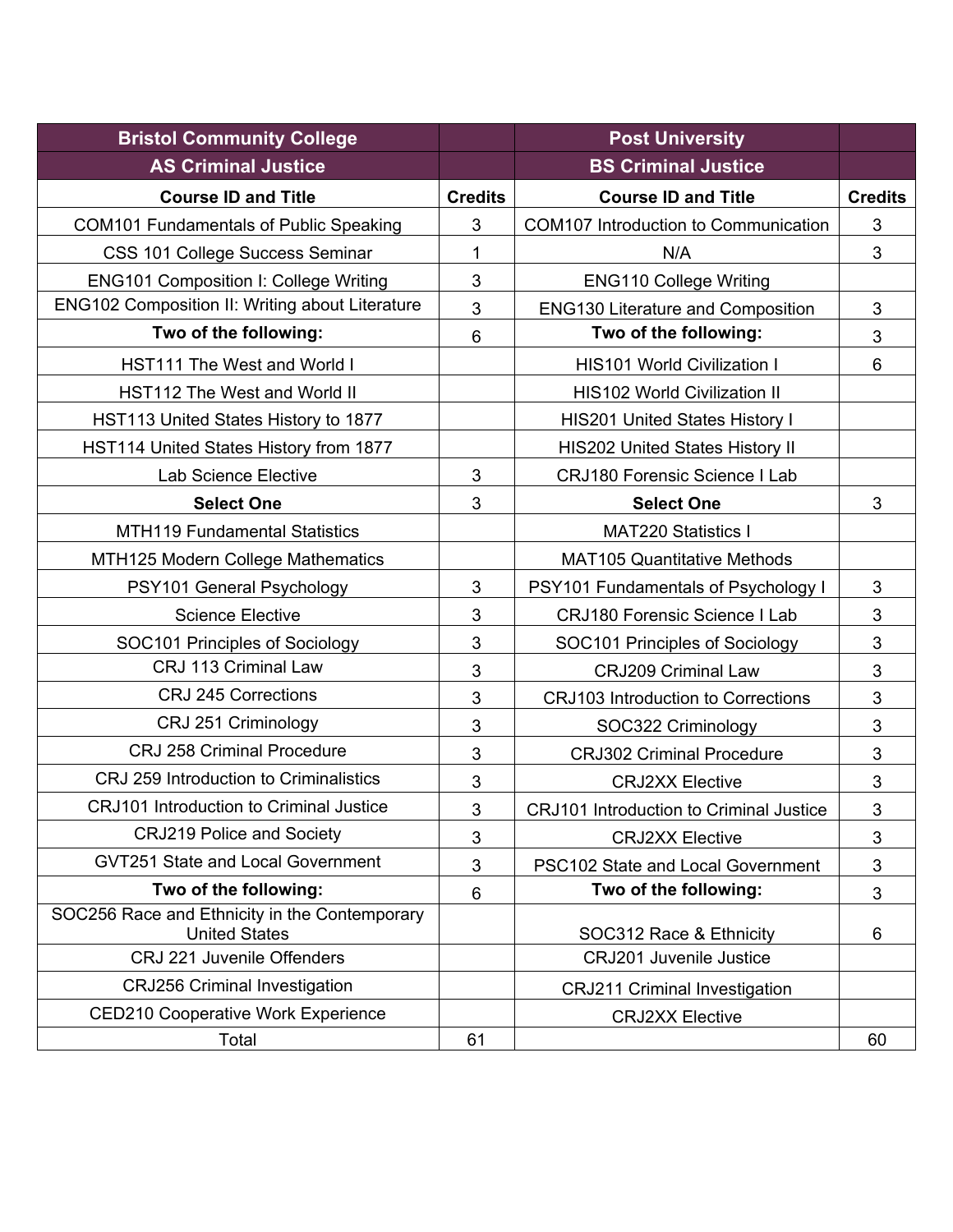| <b>Bristol Community College</b>                          |                | <b>Post University</b>                                      |                           |
|-----------------------------------------------------------|----------------|-------------------------------------------------------------|---------------------------|
| <b>AS Business Administration Transfer</b>                |                | <b>BS Business Administration</b>                           |                           |
| <b>Course ID and Title</b>                                | <b>Credits</b> | <b>Course ID and Title</b>                                  | <b>Credits</b>            |
| <b>COM114 Professional Speaking</b>                       | 3              | <b>COM107 Intro to Communications</b>                       | 3                         |
| <b>CSS101 College Success Seminar</b>                     | $\mathbf{1}$   | N/A                                                         |                           |
| <b>ECN111 Principles of Economics-Macro</b>               | 3              | ECO201 Macroeconomics                                       | 3                         |
| <b>ECN112 Principles of Economics-Micro</b>               | 3              | ECO202 Microeconomics / Open Elective                       | 3                         |
| <b>ENG101 Composition I: College Writing</b>              | 3              | <b>ENG110 College Writing</b>                               | 3                         |
| <b>ENG102 Composition II: Writing about</b><br>Literature | 3              | <b>ENG130 Literature and Composition</b>                    | $\sqrt{3}$                |
| HST111 The West and the World I                           | 3              | <b>HIS101 World Civilization I</b>                          | 3                         |
| HST112 The West and the World II                          | 3              | HIS102 World Civilization II / Liberal Arts<br>Elective     | 3                         |
| MTH131 Elements of College<br><b>Mathematics</b>          | 3              | <b>MAT230 Finite Analysis</b>                               | 3                         |
| <b>MTH251 Fundamental Business</b><br><b>Statistics</b>   | 3              | <b>MAT220 Statistics I</b>                                  | $\ensuremath{\mathsf{3}}$ |
| MTH252 Statistics for Decision Making                     | $\overline{3}$ | <b>MAT223 Statistics II</b>                                 | $\overline{3}$            |
| PSY101 General Psychology                                 | 3              | PSY101 Fundamentals of Psychology<br>I/Liberal Arts or Open | 3                         |
| Lab Science Elective                                      | $\overline{4}$ | <b>Science Elective</b>                                     | $3 - 4$                   |
|                                                           |                | Science Elective / Liberal Arts Elective or                 |                           |
| Lab Science Elective                                      | 4              | Open                                                        | $3 - 4$                   |
| <b>ACC101 Principles of Accounting I</b>                  | $\overline{4}$ | <b>ACC111 Financial Accounting</b>                          | 3                         |
| <b>ACC102 Principles of Accounting II</b>                 | $\overline{4}$ | <b>ACC Elective</b>                                         | $\overline{3}$            |
| <b>ACC257 Managerial Accounting</b>                       | 3              | <b>ACC211 Managerial Accounting</b>                         | 3                         |
| <b>BUS251 Business Law</b>                                | $\overline{3}$ | <b>LAW204 Business Law I</b>                                | $\overline{3}$            |
| <b>CIS111 Introduction to Business</b>                    |                |                                                             |                           |
| <b>Information Systems</b>                                | 3              | CIS110 Digital Skills for College & Career                  | $\sqrt{3}$                |
| <b>MAN101 Principles of Management</b>                    | 3              | <b>MGT105 Principles of Management</b>                      | 3                         |
| <b>MAR101 Principles of Marketing</b>                     | 3              | <b>MKT200 Principles of Marketing</b>                       | $\overline{3}$            |
| <b>Total Credits</b>                                      | 65             | <b>Total Credits</b>                                        | 60-62                     |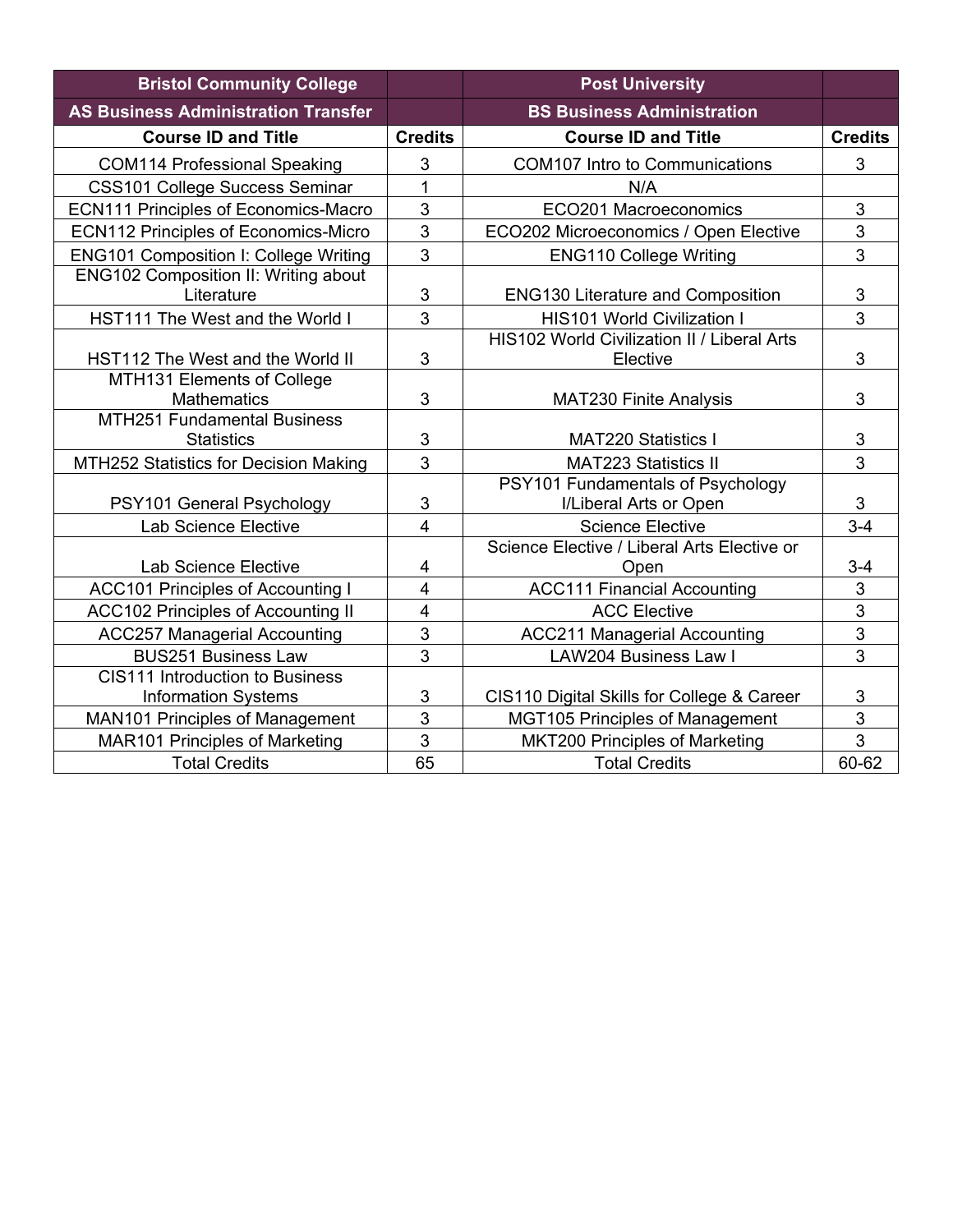| <b>Bristol Community College</b>                       |                | <b>Post University</b>                                      |                |
|--------------------------------------------------------|----------------|-------------------------------------------------------------|----------------|
| <b>AS Business Administration Transfer</b>             |                | <b>BS Finance</b>                                           |                |
| <b>Course ID and Title</b>                             | <b>Credits</b> | <b>Course ID and Title</b>                                  | <b>Credits</b> |
| <b>COM114 Professional Speaking</b>                    | 3              | <b>COM107 Intro to Communications</b>                       | 3              |
| <b>CSS101 College Success Seminar</b>                  | 1              | N/A                                                         |                |
| <b>ECN111 Principles of Economics-Macro</b>            | 3              | ECO201 Macroeconomics                                       | 3              |
| <b>ECN112 Principles of Economics-Micro</b>            | 3              | ECO202 Microeconomics                                       | 3              |
| <b>ENG101 Composition I: College Writing</b>           | 3              | <b>ENG110 College Writing</b>                               | 3              |
| <b>ENG102 Composition II: Writing about Literature</b> | 3              | <b>ENG130 Literature and Composition</b>                    | 3              |
| HST111 The West and the World I                        | 3              | <b>HIS101 World Civilization I</b>                          | $\mathfrak{B}$ |
| HST112 The West and the World II                       | 3              | HIS102 World Civilization II / Liberal Arts<br>Elective     | $\mathfrak{S}$ |
| MTH131 Elements of College Mathematics                 | 3              | <b>MAT230 Finite Analysis</b>                               | 3              |
| <b>MTH251 Fundamental Business Statistics</b>          | 3              | <b>MAT220 Statistics I</b>                                  | 3              |
| MTH252 Statistics for Decision Making                  | 3              | <b>MAT223 Statistics II</b>                                 | 3              |
| PSY101 General Psychology                              | 3              | PSY101 Fundamentals of Psychology<br>I/Liberal Arts or Open | 3              |
| Lab Science Elective                                   | 4              | <b>Science Elective</b>                                     | $3-4$          |
| <b>Lab Science Elective</b>                            | 4              | Science Elective / Liberal Arts Elective or<br>Open         | $3-4$          |
| <b>ACC101 Principles of Accounting I</b>               | 4              | <b>ACC111 Financial Accounting</b>                          | 3              |
| <b>ACC102 Principles of Accounting II</b>              | 4              | <b>ACC Elective</b>                                         | 3              |
| <b>ACC257 Managerial Accounting</b>                    | 3              | <b>ACC211 Managerial Accounting</b>                         | 3              |
| <b>BUS251 Business Law</b>                             | 3              | LAW204 Business Law I                                       | 3              |
| CIS111 Introduction to Business Information<br>Systems | 3              | CIS110 Digital Skills for College & Career                  | 3              |
| <b>MAN101 Principles of Management</b>                 | 3              | <b>MGT105 Principles of Management</b>                      | 3              |
| <b>MAR101 Principles of Marketing</b>                  | 3              | MKT200 Principles of Marketing                              | 3              |
| <b>Total Credits</b>                                   | 65             | <b>Total Credits</b>                                        | 60-62          |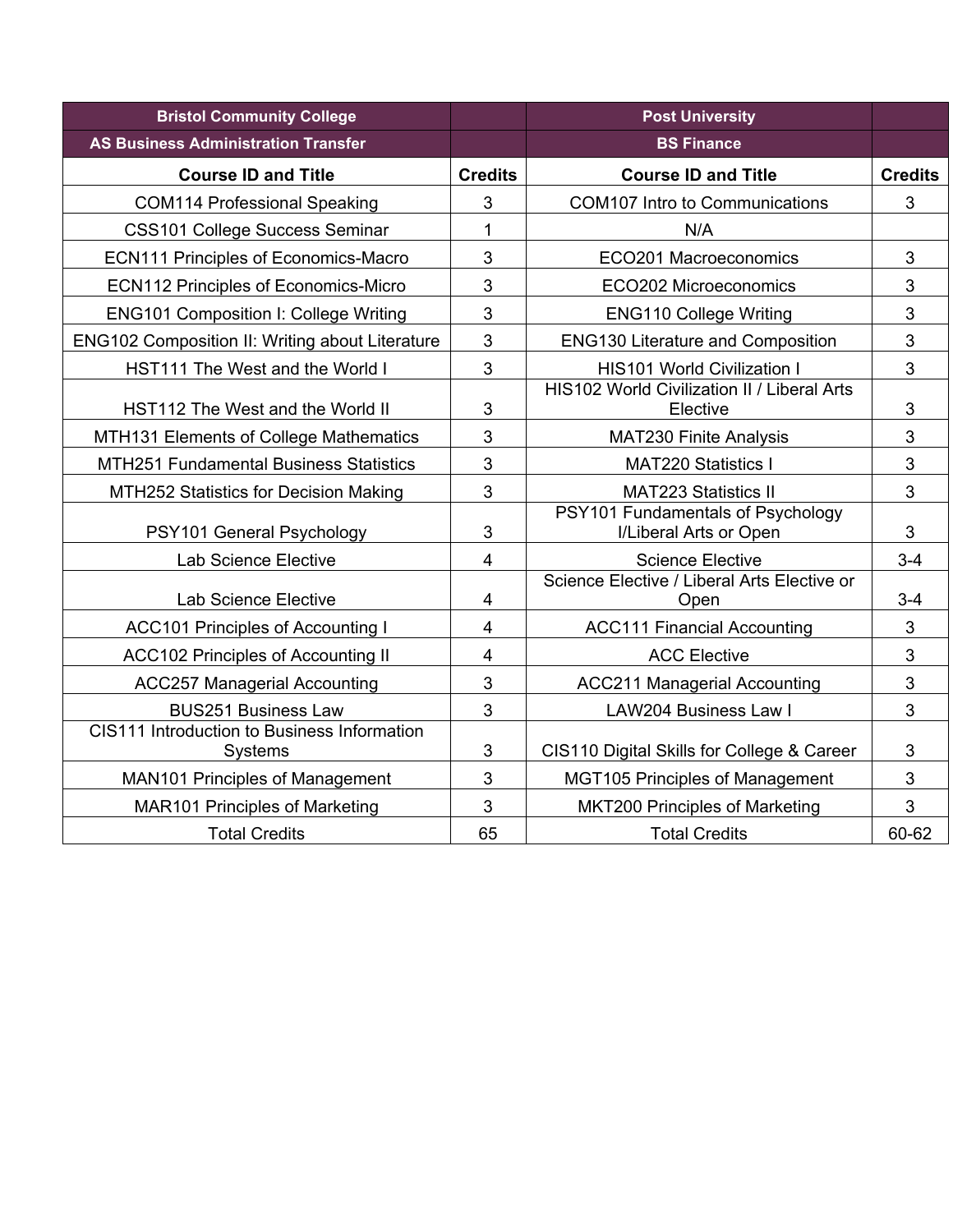| <b>Bristol Community College</b>                              |                | <b>Post University</b>                           |                |
|---------------------------------------------------------------|----------------|--------------------------------------------------|----------------|
| <b>AS Business Administration Transfer</b>                    |                | <b>BS Human Resource Management</b>              |                |
| <b>Course ID and Title</b>                                    | <b>Credits</b> | <b>Course ID and Title</b>                       | <b>Credits</b> |
| <b>COM114 Professional Speaking</b>                           | 3              | <b>COM107 Intro to Communications</b>            | 3              |
| <b>CSS101 College Success Seminar</b>                         | 1              | N/A                                              |                |
| <b>ECN111 Principles of Economics-Macro</b>                   | 3              | ECO201 Macroeconomics                            | 3              |
| <b>ECN112 Principles of Economics-Micro</b>                   | 3              | ECO202 Microeconomics / Open Elective            | $\sqrt{3}$     |
| <b>ENG101 Composition I: College Writing</b>                  | 3              | <b>ENG110 College Writing</b>                    | 3              |
| <b>ENG102 Composition II: Writing about</b><br>Literature     | 3              | <b>ENG130 Literature and Composition</b>         | 3              |
| HST111 The West and the World I                               | 3              | <b>HIS101 World Civilization I</b>               | 3              |
|                                                               |                | HIS102 World Civilization II / Liberal Arts      |                |
| HST112 The West and the World II                              | 3              | Elective                                         | 3              |
| MTH131 Elements of College Mathematics                        | 3              | <b>MAT230 Finite Analysis</b>                    | 3              |
| <b>MTH251 Fundamental Business Statistics</b>                 | 3              | <b>MAT220 Statistics I</b>                       | 3              |
| MTH252 Statistics for Decision Making                         | 3              | <b>MAT223 Statistics II</b>                      | 3              |
| PSY101 General Psychology                                     | 3              | PSY101 Fundamentals of Psychology I              | 3              |
| Lab Science Elective                                          | 4              | <b>Science Elective</b>                          | $3 - 4$        |
| Lab Science Elective                                          | 4              | Science Elective / Liberal Arts Elective or Open | $3 - 4$        |
| <b>ACC101 Principles of Accounting I</b>                      | 4              | <b>ACC111 Financial Accounting</b>               | $\mathbf{3}$   |
| <b>ACC102 Principles of Accounting II</b>                     | 4              | <b>ACC Elective</b>                              | 3              |
| <b>ACC257 Managerial Accounting</b>                           | 3              | <b>ACC211 Managerial Accounting</b>              | 3              |
| <b>BUS251 Business Law</b>                                    | 3              | <b>LAW204 Business Law I</b>                     | 3              |
| CIS111 Introduction to Business<br><b>Information Systems</b> | 3              | CIS110 Digital Skills for College & Career       | 3              |
| MAN101 Principles of Management                               | 3              | <b>MGT105 Principles of Management</b>           | 3              |
| <b>MAR101 Principles of Marketing</b>                         | 3              | <b>MKT200 Principles of Marketing</b>            | 3              |
| <b>Total Credits</b>                                          | 65             | <b>Total Credits</b>                             | 60-62          |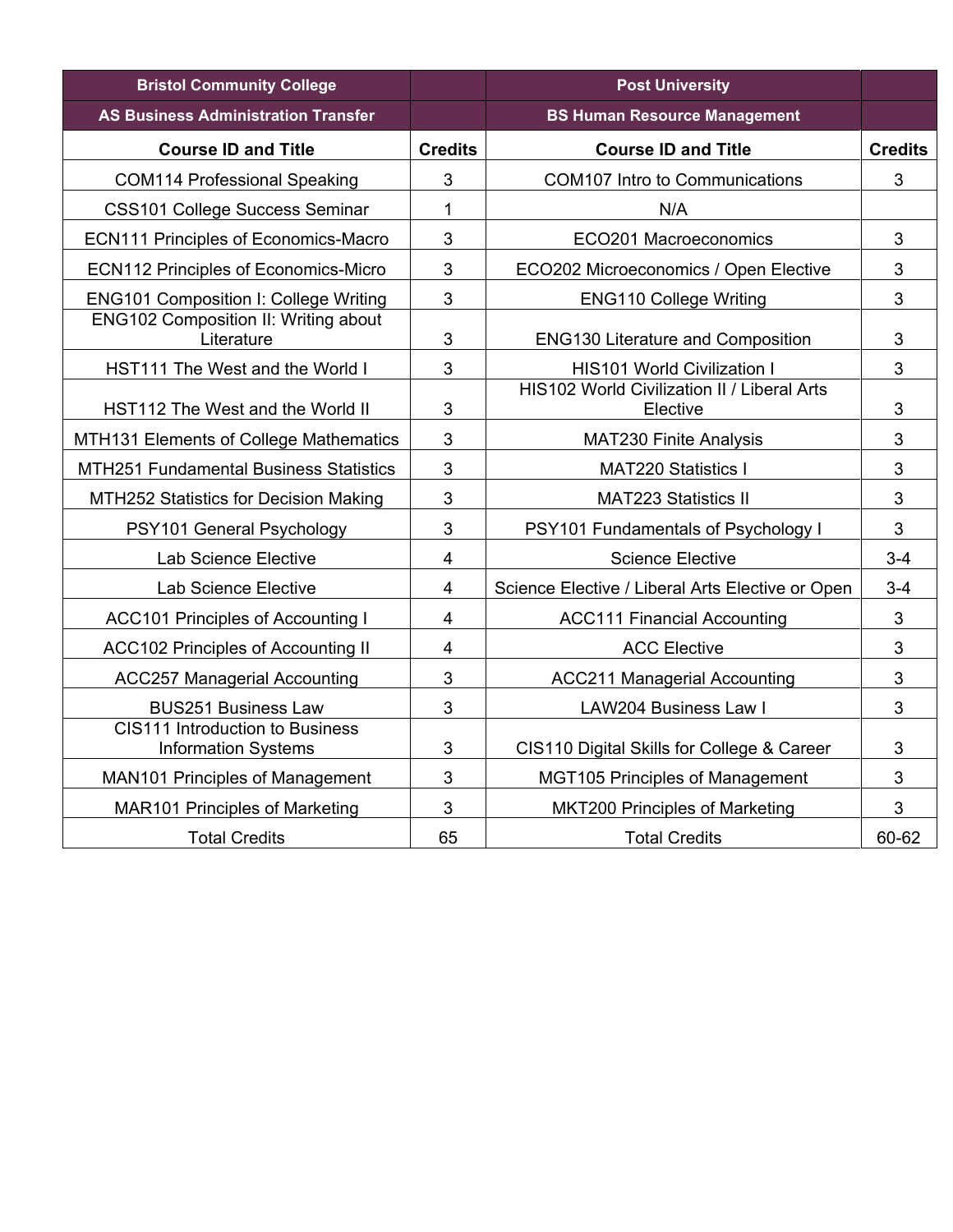| <b>Bristol Community College</b>                              |                | <b>Post University</b>                                         |                |
|---------------------------------------------------------------|----------------|----------------------------------------------------------------|----------------|
| <b>AS Business Administration Transfer</b>                    |                | <b>BS Gaming and esports Management</b>                        |                |
| <b>Course ID and Title</b>                                    | <b>Credits</b> | <b>Course ID and Title</b>                                     | <b>Credits</b> |
| <b>COM114 Professional Speaking</b>                           | 3              | <b>COM107 Intro to Communications</b>                          | 3              |
| <b>CSS101 College Success Seminar</b>                         | 1              | N/A                                                            |                |
| <b>ECN111 Principles of Economics-Macro</b>                   | 3              | ECO201 Macroeconomics                                          | 3              |
| <b>ECN112 Principles of Economics-Micro</b>                   | 3              | ECO202 Microeconomics / Open Elective                          | 3              |
| <b>ENG101 Composition I: College Writing</b>                  | 3              | <b>ENG110 College Writing</b>                                  | 3              |
| ENG102 Composition II: Writing about<br>Literature            | 3              | <b>ENG130 Literature and Composition</b>                       | 3              |
| HST111 The West and the World I                               | 3              | <b>HIS101 World Civilization I</b>                             | 3              |
| HST112 The West and the World II                              | 3              | <b>HIS102 World Civilization II / Liberal Arts</b><br>Elective | 3              |
| MTH131 Elements of College<br><b>Mathematics</b>              | 3              | <b>MAT230 Finite Analysis</b>                                  | 3              |
| <b>MTH251 Fundamental Business Statistics</b>                 | 3              | <b>MAT220 Statistics I</b>                                     | 3              |
| MTH252 Statistics for Decision Making                         | 3              | <b>MAT223 Statistics II</b>                                    | 3              |
| PSY101 General Psychology                                     | 3              | PSY101 Fundamentals of Psychology I                            | 3              |
| Lab Science Elective                                          | 4              | <b>Science Elective</b>                                        | $3-4$          |
| Lab Science Elective                                          | 4              | Science Elective / Liberal Arts Elective or<br>Open            | $3 - 4$        |
| <b>ACC101 Principles of Accounting I</b>                      | $\overline{4}$ | <b>ACC111 Financial Accounting</b>                             | 3              |
| <b>ACC102 Principles of Accounting II</b>                     | $\overline{4}$ | <b>ACC Elective</b>                                            | 3              |
| <b>ACC257 Managerial Accounting</b>                           | 3              | <b>ACC211 Managerial Accounting</b>                            | 3              |
| <b>BUS251 Business Law</b>                                    | 3              | <b>LAW204 Business Law I</b>                                   | 3              |
| CIS111 Introduction to Business<br><b>Information Systems</b> | 3              | CIS110 Digital Skills for College & Career                     | 3              |
| <b>MAN101 Principles of Management</b>                        | 3              | <b>MGT105 Principles of Management</b>                         | 3              |
| <b>MAR101 Principles of Marketing</b>                         | 3              | <b>MKT200 Principles of Marketing</b>                          | 3              |
| <b>Total Credits</b>                                          | 65             | <b>Total Credits</b>                                           | 60-62          |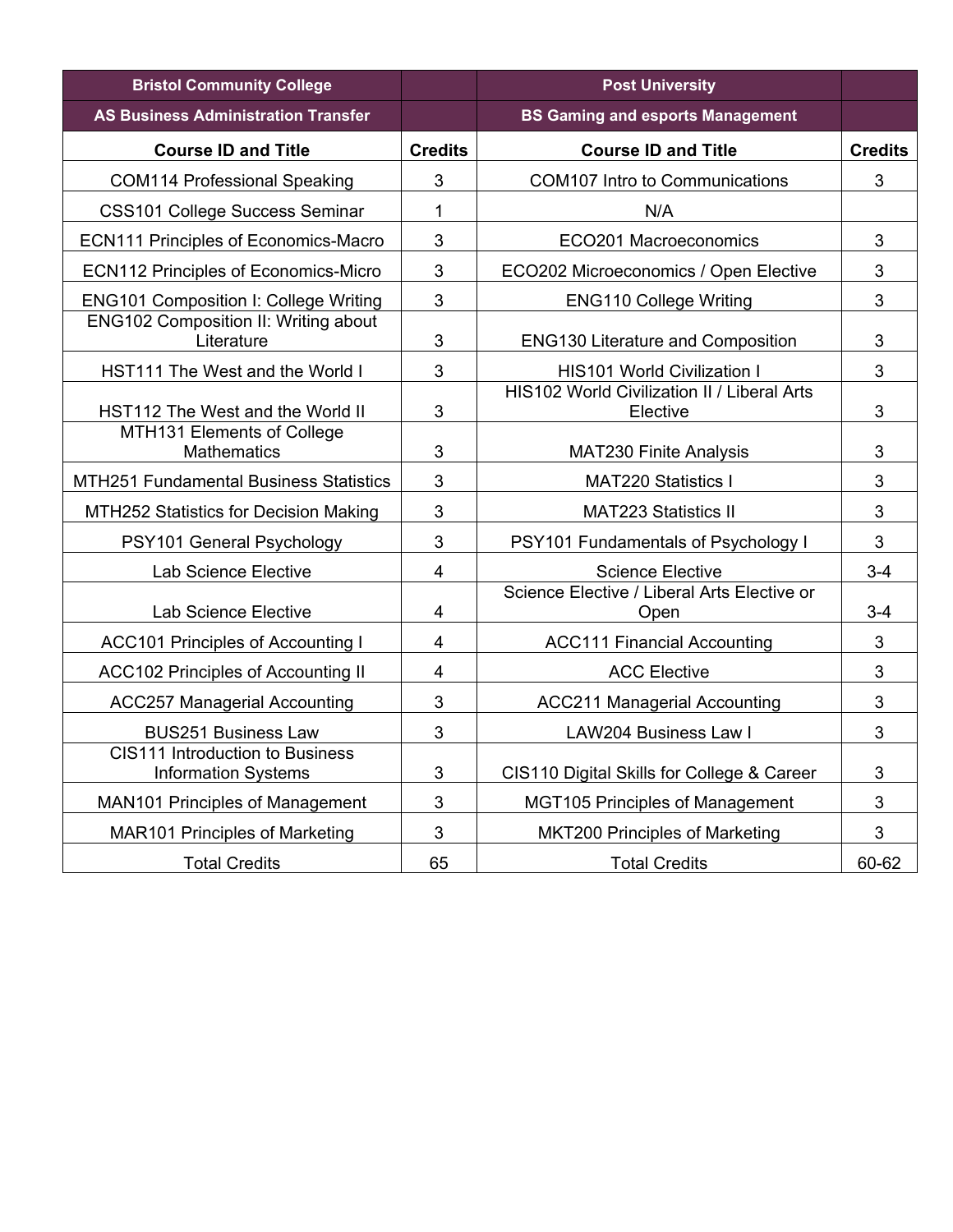| <b>Bristol Community College</b>                                     |                | <b>Post University</b>                                  |                |
|----------------------------------------------------------------------|----------------|---------------------------------------------------------|----------------|
| <b>AS Business Administration Transfer</b>                           |                | <b>BS Management</b>                                    |                |
| <b>Course ID and Title</b>                                           | <b>Credits</b> | <b>Course ID and Title</b>                              | <b>Credits</b> |
| <b>COM114 Professional Speaking</b>                                  | 3              | <b>COM107 Intro to Communications</b>                   | 3              |
| <b>CSS101 College Success Seminar</b>                                | 1              | N/A                                                     |                |
| <b>ECN111 Principles of Economics-Macro</b>                          | 3              | ECO201 Macroeconomics                                   | 3              |
| <b>ECN112 Principles of Economics-Micro</b>                          | 3              | ECO202 Microeconomics / Open Elective                   | 3              |
| <b>ENG101 Composition I: College Writing</b>                         | 3              | <b>ENG110 College Writing</b>                           | 3              |
| <b>ENG102 Composition II: Writing about</b><br>Literature            | 3              | <b>ENG130 Literature and Composition</b>                | 3              |
| HST111 The West and the World I                                      | 3              | <b>HIS101 World Civilization I</b>                      | 3              |
| HST112 The West and the World II                                     | 3              | HIS102 World Civilization II / Liberal Arts<br>Elective | 3              |
| MTH131 Elements of College<br><b>Mathematics</b>                     | 3              | <b>MAT230 Finite Analysis</b>                           | 3              |
| <b>MTH251 Fundamental Business Statistics</b>                        | 3              | <b>MAT220 Statistics I</b>                              | 3              |
| MTH252 Statistics for Decision Making                                | 3              | <b>MAT223 Statistics II</b>                             | 3              |
| PSY101 General Psychology                                            | 3              | <b>PSY101 Fundamentals of Psychology I</b>              | 3              |
| Lab Science Elective                                                 | 4              | <b>Science Elective</b>                                 | $3 - 4$        |
| <b>Lab Science Elective</b>                                          | 4              | Science Elective / Liberal Arts Elective or<br>Open     | $3 - 4$        |
| <b>ACC101 Principles of Accounting I</b>                             | 4              | <b>ACC111 Financial Accounting</b>                      | 3              |
| <b>ACC102 Principles of Accounting II</b>                            | $\overline{4}$ | <b>ACC Elective</b>                                     | 3              |
| <b>ACC257 Managerial Accounting</b>                                  | 3              | <b>ACC211 Managerial Accounting</b>                     | 3              |
| <b>BUS251 Business Law</b>                                           | 3              | LAW204 Business Law I                                   | 3              |
| <b>CIS111 Introduction to Business</b><br><b>Information Systems</b> | $\mathfrak{B}$ | CIS110 Digital Skills for College & Career              | 3              |
| <b>MAN101 Principles of Management</b>                               | $\mathbf{3}$   | <b>MGT105 Principles of Management</b>                  | 3              |
| <b>MAR101 Principles of Marketing</b>                                | 3              | <b>MKT200 Principles of Marketing</b>                   | 3              |
| <b>Total Credits</b>                                                 | 65             | <b>Total Credits</b>                                    | 60-62          |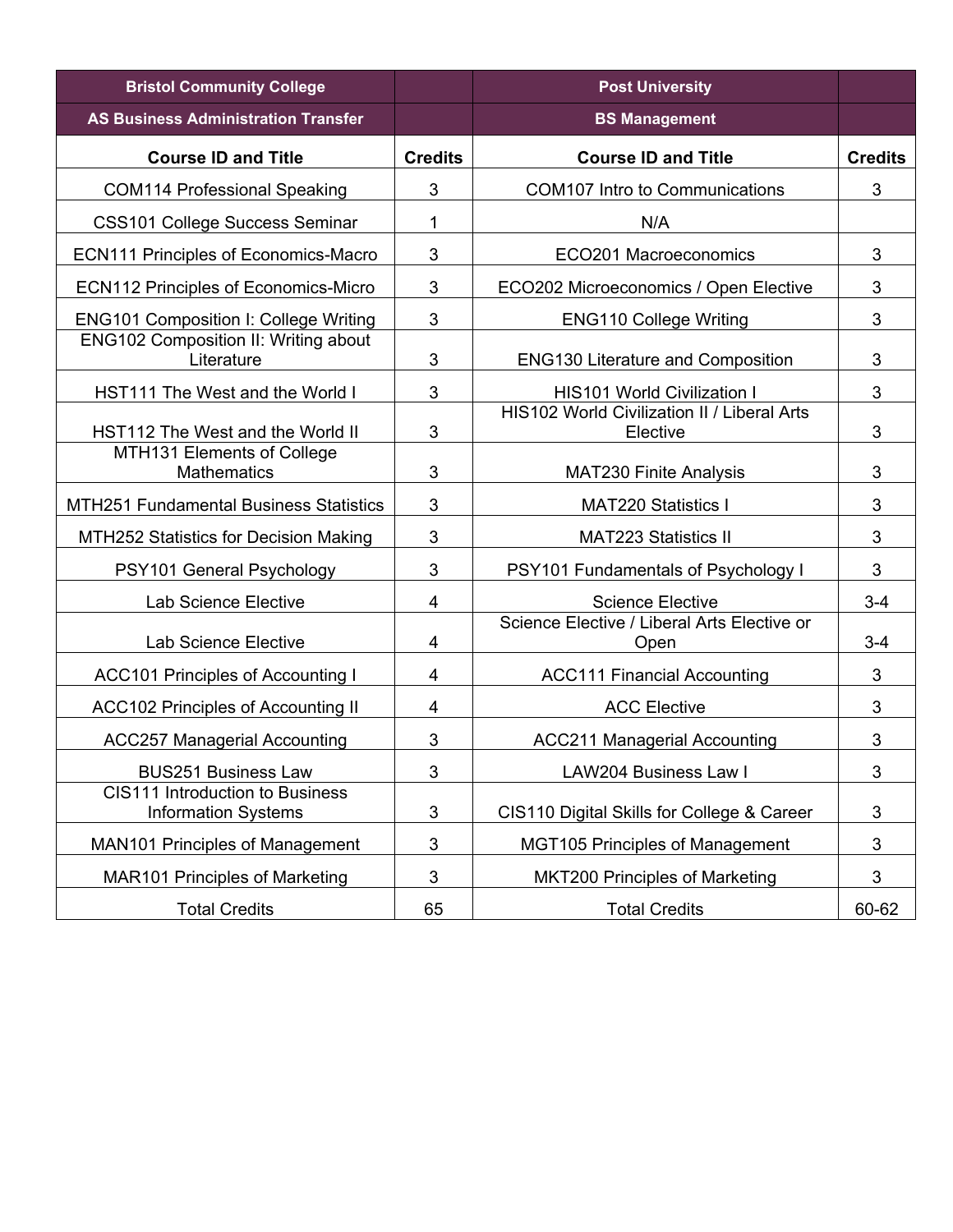| <b>Bristol Community College</b>                                     |                | <b>Post University</b>                                  |                           |
|----------------------------------------------------------------------|----------------|---------------------------------------------------------|---------------------------|
| <b>AS Business Administration Transfer</b>                           |                | <b>BS Management</b>                                    |                           |
| <b>Course ID and Title</b>                                           | <b>Credits</b> | <b>Course ID and Title</b>                              | <b>Credits</b>            |
| <b>COM114 Professional Speaking</b>                                  | 3              | <b>COM107 Intro to Communications</b>                   | $\mathfrak{S}$            |
| <b>CSS101 College Success Seminar</b>                                | 1              | N/A                                                     |                           |
| <b>ECN111 Principles of Economics-Macro</b>                          | 3              | ECO201 Macroeconomics                                   | 3                         |
| <b>ECN112 Principles of Economics-Micro</b>                          | 3              | ECO202 Microeconomics / Open Elective                   | 3                         |
| <b>ENG101 Composition I: College Writing</b>                         | 3              | <b>ENG110 College Writing</b>                           | 3                         |
| <b>ENG102 Composition II: Writing about</b><br>Literature            | 3              | <b>ENG130 Literature and Composition</b>                | 3                         |
| HST111 The West and the World I                                      | 3              | <b>HIS101 World Civilization I</b>                      | 3                         |
| HST112 The West and the World II                                     | 3              | HIS102 World Civilization II / Liberal Arts<br>Elective | 3                         |
| MTH131 Elements of College<br><b>Mathematics</b>                     | 3              | <b>MAT230 Finite Analysis</b>                           | 3                         |
| <b>MTH251 Fundamental Business</b><br><b>Statistics</b>              | 3              | <b>MAT220 Statistics I</b>                              | 3                         |
| MTH252 Statistics for Decision Making                                | 3              | <b>MAT223 Statistics II</b>                             | 3                         |
| PSY101 General Psychology                                            | $\mathbf{3}$   | PSY101 Fundamentals of Psychology I                     | 3                         |
| Lab Science Elective                                                 | 4              | <b>Science Elective</b>                                 | $3-4$                     |
| <b>Lab Science Elective</b>                                          | 4              | Science Elective / Liberal Arts Elective or<br>Open     | $3 - 4$                   |
| <b>ACC101 Principles of Accounting I</b>                             | $\overline{4}$ | <b>ACC111 Financial Accounting</b>                      | 3                         |
| <b>ACC102 Principles of Accounting II</b>                            | 4              | <b>ACC Elective</b>                                     | 3                         |
| <b>ACC257 Managerial Accounting</b>                                  | 3              | <b>ACC211 Managerial Accounting</b>                     | 3                         |
| <b>BUS251 Business Law</b>                                           | 3              | LAW204 Business Law I                                   | $\ensuremath{\mathsf{3}}$ |
| <b>CIS111 Introduction to Business</b><br><b>Information Systems</b> | 3              | CIS110 Digital Skills for College & Career              | 3                         |
| <b>MAN101 Principles of Management</b>                               | 3              | <b>MGT105 Principles of Management</b>                  | 3                         |
| <b>MAR101 Principles of Marketing</b>                                | $\sqrt{3}$     | <b>MKT200 Principles of Marketing</b>                   | 3                         |
| <b>Total Credits</b>                                                 | 65             | <b>Total Credits</b>                                    | 60-62                     |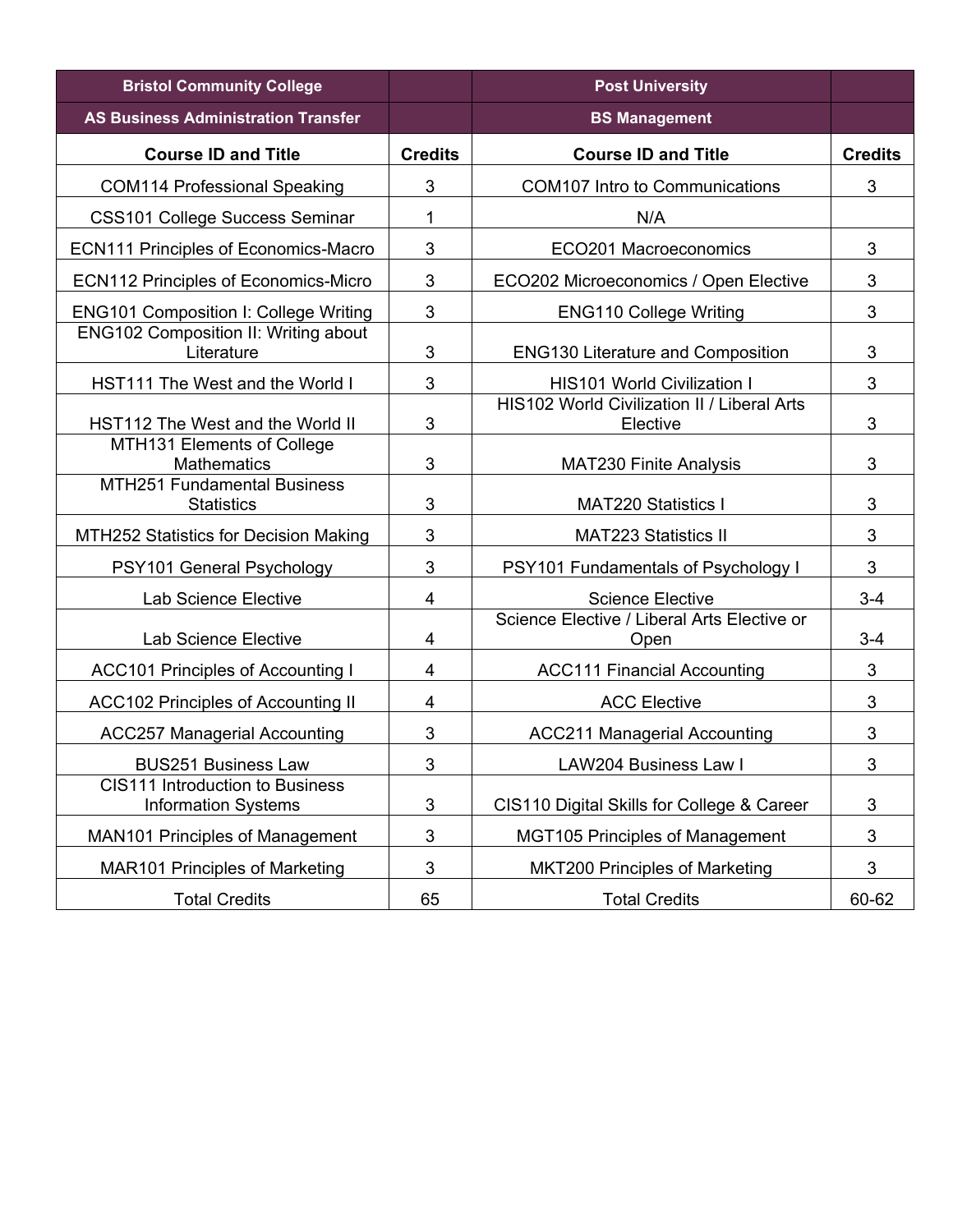| <b>Bristol Community College</b>                              |                | <b>Post University</b>                                  |                |
|---------------------------------------------------------------|----------------|---------------------------------------------------------|----------------|
| <b>AS Business Administration Transfer</b>                    |                | <b>BS Marketing</b>                                     |                |
| <b>Course ID and Title</b>                                    | <b>Credits</b> | <b>Course ID and Title</b>                              | <b>Credits</b> |
| <b>COM114 Professional Speaking</b>                           | 3              | <b>COM107 Intro to Communications</b>                   | $\mathbf{3}$   |
| <b>CSS101 College Success Seminar</b>                         | 1              | N/A                                                     |                |
| <b>ECN111 Principles of Economics-Macro</b>                   | 3              | ECO201 Macroeconomics                                   | 3              |
| <b>ECN112 Principles of Economics-Micro</b>                   | 3              | ECO202 Microeconomics                                   | 3              |
| <b>ENG101 Composition I: College Writing</b>                  | 3              | <b>ENG110 College Writing</b>                           | 3              |
| <b>ENG102 Composition II: Writing about</b><br>Literature     | 3              | <b>ENG130 Literature and Composition</b>                | $\mathbf{3}$   |
| HST111 The West and the World I                               | 3              | <b>HIS101 World Civilization I</b>                      | 3              |
| HST112 The West and the World II                              | 3              | HIS102 World Civilization II / Liberal Arts<br>Elective | 3              |
| MTH131 Elements of College Mathematics                        | 3              | <b>MAT230 Finite Analysis</b>                           | 3              |
| <b>MTH251 Fundamental Business Statistics</b>                 | 3              | <b>MAT220 Statistics I</b>                              | 3              |
| MTH252 Statistics for Decision Making                         | 3              | <b>MAT223 Statistics II</b>                             | 3              |
| PSY101 General Psychology                                     | 3              | PSY101 Fundamentals of Psychology I                     | 3              |
| <b>Lab Science Elective</b>                                   | 4              | <b>Science Elective</b>                                 | $3-4$          |
| Lab Science Elective                                          | $\overline{4}$ | Science Elective / Liberal Arts Elective or<br>Open     | $3 - 4$        |
| <b>ACC101 Principles of Accounting I</b>                      | 4              | <b>ACC111 Financial Accounting</b>                      | 3              |
| <b>ACC102 Principles of Accounting II</b>                     | 4              | <b>ACC Elective</b>                                     | $\mathbf{3}$   |
| <b>ACC257 Managerial Accounting</b>                           | 3              | <b>ACC211 Managerial Accounting</b>                     | 3              |
| <b>BUS251 Business Law</b>                                    | 3              | LAW204 Business Law I                                   | $\mathbf{3}$   |
| CIS111 Introduction to Business<br><b>Information Systems</b> | 3              | CIS110 Digital Skills for College & Career              | 3              |
| <b>MAN101 Principles of Management</b>                        | 3              | <b>MGT105 Principles of Management</b>                  | 3              |
| <b>MAR101 Principles of Marketing</b>                         | 3              | <b>MKT200 Principles of Marketing</b>                   | 3              |
| <b>Total Credits</b>                                          | 65             | <b>Total Credits</b>                                    | 60-62          |